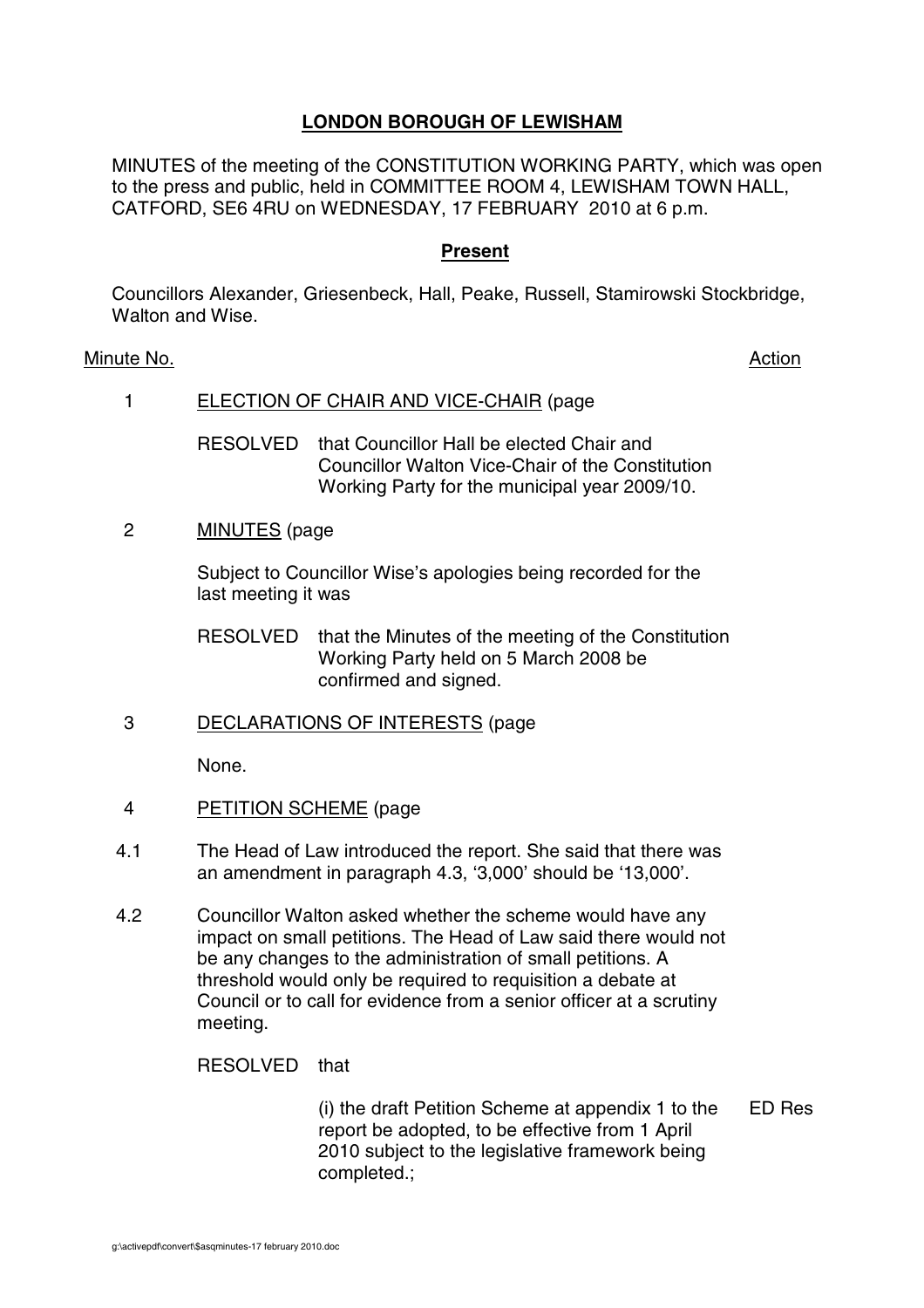### Minute No. 2008 2012 2022 2023 2024 2022 2022 2023 2024 2022 2023 2024 2022 2023 2024 2022 2023 2024 2022 2023

|   | (ii) the Petition Scheme be appended to the<br>Council's Constitution on 1 April;                                                                                                                | ED Res         |
|---|--------------------------------------------------------------------------------------------------------------------------------------------------------------------------------------------------|----------------|
|   | (iii) the Council delegate any minor amendments<br>required to comply with the legislative framework<br>as it emerges to the Head of Law;                                                        | Head of<br>Law |
|   | (iv) the threshold to trigger a Council debate be<br>8,000 signatures and the threshold to require<br>attendance by an officer at an Overview and<br>Scrutiny Committee be 4,000 signatures; and | ED Res         |
|   | (v) the application of the scheme be reviewed<br>after it has been established.                                                                                                                  | Head of<br>Law |
| 5 | INTMENT OF DIRECTORS TO CATFORD                                                                                                                                                                  |                |

# REVENERATION PARTNERSHIP LIMITED (page

The Head of Law presented the report. She said that Lewisham has the minimum number of directors under the Articles of Association. Although there was no conflict at the moment directors could change in the future.

# RESOLVED that

| (i) the Mayoral function should remain | Head of |
|----------------------------------------|---------|
| unchanged; and                         | Law     |

(ii) the review of the local choice functions be undertaken by the new administration.

# 6 REVIEW OF SCRUTINY FUNCTION (page

Councillor Wise said that the input from the Housing Select Committee was invaluable particularly with regard to Registered Social Landlords and should continue for at least another year.

Councillor Russell said that scrutiny had finite resources and Housing Sub Committee was a drain on those resources. He questioned whether the need was still urgent and whether the business could be absorbed into the substantive scrutiny committees.

# RESOLVED that

(i) the continuation of the five permanent select committees be endorsed;